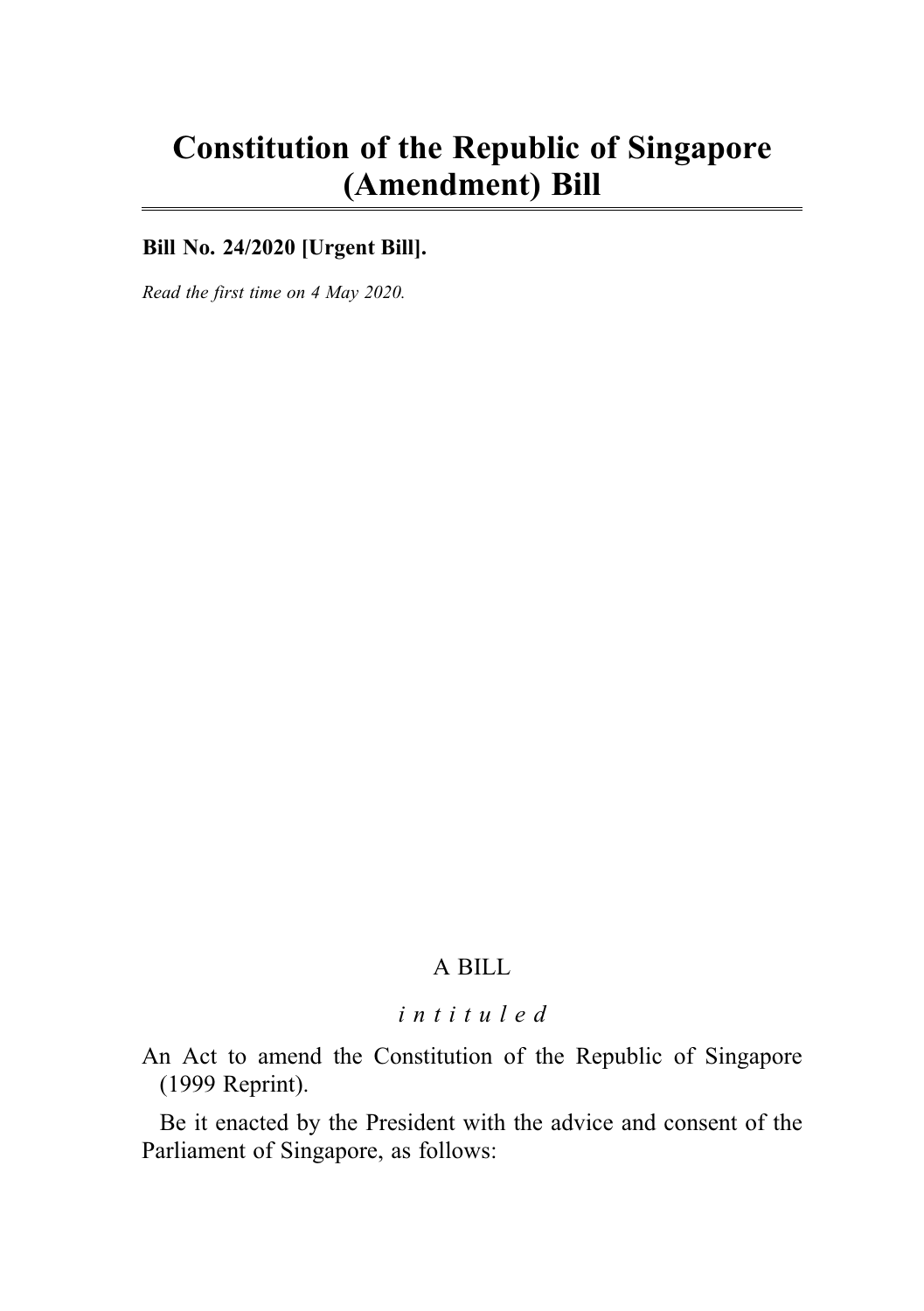#### Short title

1. This Act is the Constitution of the Republic of Singapore (Amendment) Act 2020.

### New Article 64A

<sup>5</sup> 2. The Constitution of the Republic of Singapore is amended by inserting, immediately after Article 64, the following Article:

## "Continuity of Parliament

**64A.—(1)** Clause  $(2)$  —

- (a) applies for a period of 6 months after the appointed 10 date, and thereafter for a period of 6 months if —
	- (i) Parliament resolves that it is or will be impossible, unsafe or inexpedient for Parliament to sit and meet in one place; or
- (ii) the Speaker presents to Parliament a notice in <sup>15</sup> writing given by a majority of all Members of Parliament stating that it is or will be impossible, unsafe or inexpedient for Parliament to sit and meet in one place; but
- (b) ceases to apply if Parliament so resolves at any time, <sup>20</sup> but without prejudice to a fresh resolution under paragraph  $(a)(i)$  or a fresh notice under paragraph  $(a)(ii)$ .
	- (2) When this clause applies —
- (a) if there is only one place appointed under <sup>25</sup> Article 64(2), at least one other place must be appointed;
- (b) arrangements (called in this Article continuity arrangements) may be made for Parliament and its committees to sit, meet and despatch business with <sup>30</sup> Members of Parliament being present at 2 or more appointed places and in contemporaneous communication with one another; and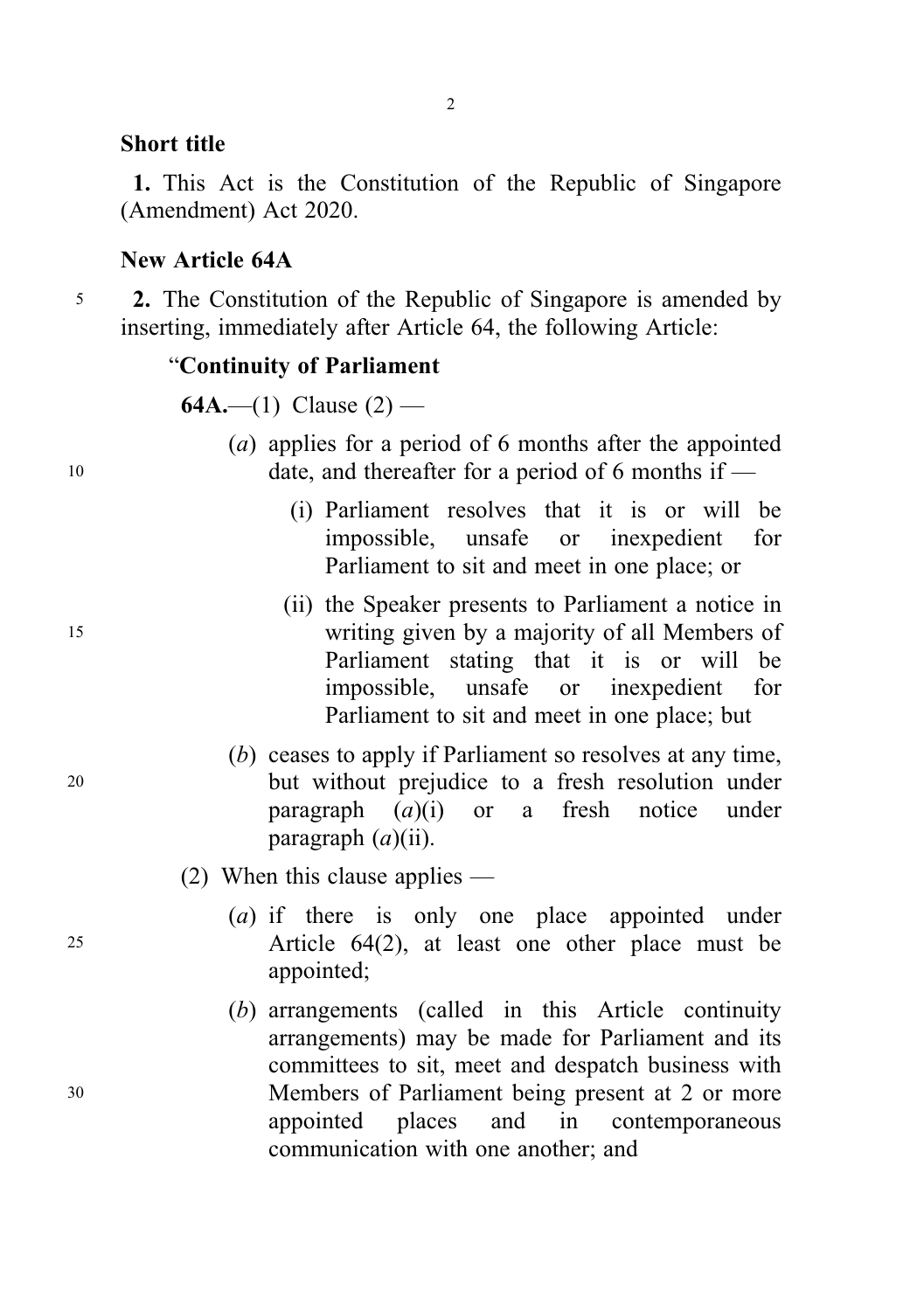- 3
- $(c)$  those arrangements may be
	- (i) prescribed by Standing Orders or resolution of Parliament; or
	- (ii) subject to anything prescribed under sub-paragraph (i), decided by the Speaker.

(3) A Member of Parliament who takes part in the proceedings of Parliament or its committees under continuity arrangements is taken to be present at those proceedings for all purposes under this Part, including for the purposes of Articles  $46(2)(d)$ , 56 and  $57(1).$  10

(4) Subject to any law enacted after the appointed date, the privileges, immunities and powers of Parliament and its committees as at the appointed date apply, with any necessary modification, to or in relation to —

- (a) the proceedings of Parliament or its committees under  $15$ continuity arrangements;
- (b) any appointed place from which a Member of Parliament takes part in the proceedings of Parliament or its committees; and
- (c) a person appearing before or attending Parliament or <sup>20</sup> its committees at any appointed place.
- (5) In this Article
	- "appointed date" means the date on which the Constitution of the Republic of Singapore (Amendment) Act 2020 is published in the *Gazette*; 25
		-
	- "appointed place" means a place appointed by the President under Article 64(2).".